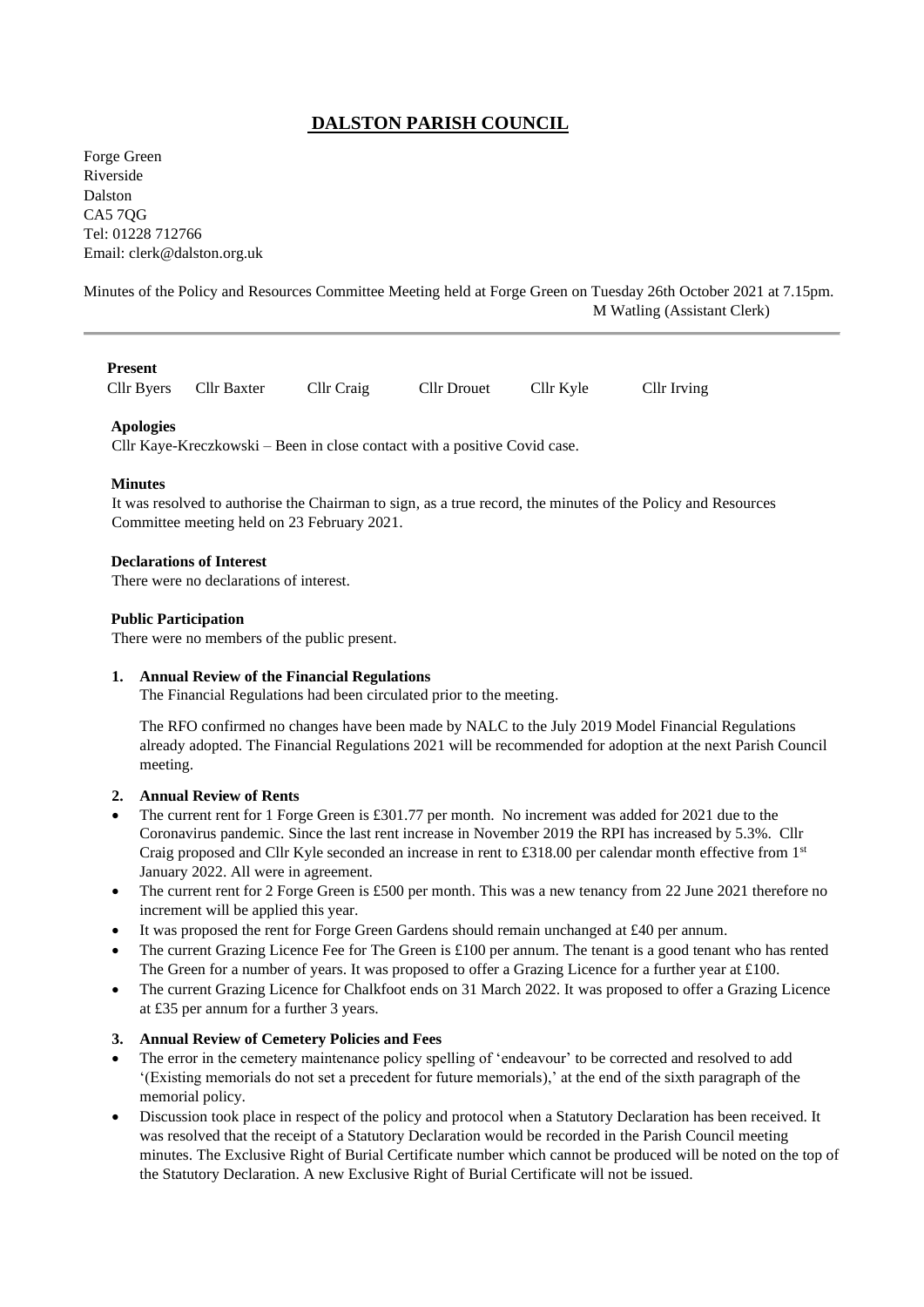- It was resolved to combine the cemetery interment policy and the cemetery maintenance policy into one policy document for the cemetery.
- It was resolved to add, 'Applicant to provide details of relatives and it is their responsibility to keep the Parish Council updated with any new contact details,' to item 3 of the policy for memorial seats and trees.
- The RFO had circulated a schedule comparing cemetery fees for Dalston, Wetheral and Carlisle. The fees for Dalston have remained unchanged since 2017. The fees between the three Cemeteries have become more closely aligned for burials and interments. After discussion it was proposed to increase all interment fees for persons over the age of 12 and the fee to purchase the Exclusive Rights of Burial by £50 each. In view of it still being more expensive to erect a headstone and add an additional inscription to headstones in Dalston Cemetery it was proposed to make no change to these fees.

The fee for interment on Bank Holidays will be doubled.

It was also resolved to add beneath the fees for interment: 'Dalston Parish Council do not provide funeral director services. Please use a local registered funeral director.' An additional administration fee of £100 for interments of a resident and £200 for a non-resident will be charged when there is no funeral director involved. The Cemetery fee schedule will also state that biodegradable coffins and caskets are not accepted in the Cemetery.

# **4. Annual Review of Other Fees**

- It is proposed there will be no change to the schedule of charges for fishing permits.
- It is proposed the charge for postcards will remain at 50 pence.
- It is proposed the charge for maps will remain at  $£2$ .

# **5. Electricity contract**

 The electricity contract with Bulb Energy which began in December 2020 on a monthly rolling contract was discussed. Price rises took place in June and August and a further price rise of 60% will take place on 7 November 2021. Fuel prices are currently changing daily, smaller suppliers are going out of business and suppliers are looking for fixed contracts for 3 years. It was proposed to continue with the current contract with Bulb Energy until the market settles. The electricity contract will be reviewed again in 3 months.

## **6. Policy for Anti-Harassment and Bullying**

 The draft Policy for Anti-Harassment and Bullying prepared from the NALC model policy template was circulated prior to the meeting. The following amendments were agreed:

Page 2 the comma to be removed after 'Withholding information'

Page 3 insert 'be' in the fourth line before 'harassment'

Page 4 the 's' to be removed on the words date and time

Page 4 the word 'compliant' changed to 'complaint'.

 At the next annual policy review the RFO will ensure the anti-harassment and bullying policy and the grievance policy are consistent in respect of the employee privacy notice referred to on page 5.

 After the amendments the anti-harassment and bullying policy will be recommended for adoption at the next Parish Council meeting.

# **7. Draft Budget for 2022/23**

 The draft budget and notes for 2022/23 had been circulated prior to the meeting. Discussion of the figures took place and the following adjustments to the budget were agreed:

The heat and light budget will be increased to £2,000 for 2022/23.

The increase in Clerks salary costs will rise from 2% to 4%.

 The budget for work on cemetery paths and levelling of grave spaces will be increased from £3,000 to £5,000 per annum.

The percentage precept requested will be increased to 4.8%.

 The RFO will make the adjustments to the budget and circulate it to the Policy & Resources Committee prior to presentation to the December Parish Council meeting. The Precept request is to be submitted to Carlisle City Council by 7 January 2022.

RFO to find out if there is a dampproof guarantee in place for the damp patch in the office.

## **8. Councillor matters**

There were no Councillor matters